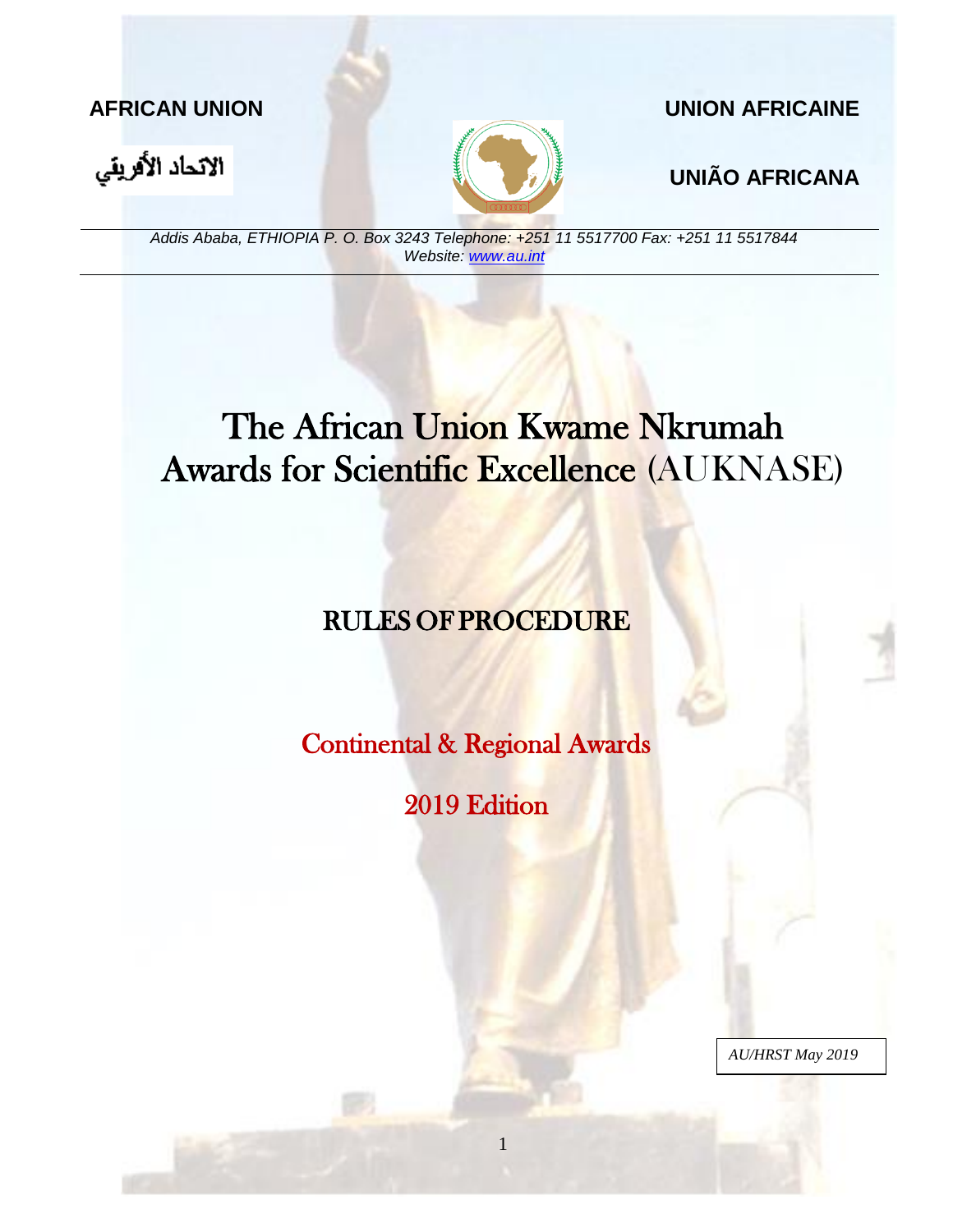#### **BACKGROUND**

The African Union Commission is committed to ensure that science, technology and innovation contribute to our sustainable development efforts. The Constitutive Act, establishing the African Union, recognizes the need to advance the development of Africa by promoting research in all fields, and in science and technology in particular. The Commission, through its Department of Human Resources, Science and Technology implements a strategic science and technology development programme through the **Science, Technology and Innovation Strategy (STISA-2024)**, aimed at contributing to the wellbeing and improved quality of life for the African citizens as articulated in the **African Union Agenda 2063**. In January 2007, the AU Heads of State and Government *"declared 2007 as the launching year for building constituencies and champions for science, technology and innovation in Africa"*.

As a holistic and deliberate measure to maintain science and technology on top of our development, cooperation and political agenda, the Commission urges the Member States the Regional Economic Communities to popularize science, technology and innovation among African citizens, empower them, celebrate their achievements and promote all efforts to transform scientific research into sustainable development. With the support of its Development Partners particularly the European Commission, the African Union Commission, launched on 9 September 2008, the prestigious African Union Science Award Programme, later rename to " **African Union Kwame Nkrumah Awards for Scientific Excellence" (AUKNASE),** in July 2010, the African Union Heads of State and Government in memory of the Great Pan-Africanist and First President of the Republic of Ghana, Dr. Kwame Nkrumah. A firm believer in African liberation and unity! A man who pursued a revolutionary pan-African policy, with a strong vision extending beyond national boundaries, for the creation of a new Africa, "a federal union of African states", to take charge of its own destiny. He is among the key founding fathers of the then Organization of African Unity in 1963, an important pan-Africanist organization, which later become the African Union in 2002. Today the "dream and determination" of Dr. Kwame Nkrumah inspires Africa in all facets of development and in science as summed up in his quote "We shall accumulate machinery and establish steel works, iron foundries and factories; we shall link the various States of our continent with communications; we shall astound the world with our hydroelectric power; we shall drain marshes and swamps, clear infested areas, feed the under-nourished, and rid our people of parasites and disease. It is within the possibility of science and technology to make even the Sahara bloom into a vast field with verdant vegetation for agricultural and industrial developments".

The programme is implemented *at national level for young researchers*, *regional level for women scientists* and *continental level open to all scientists*. The Continental level is the highest level of the programme. The objective is to give out science awards to top African scientists for their achievements and valuable discoveries and findings in science, technology and innovation. AUKNASE reflects and underscores a success story and the critical role of science and technology in the development and integration of Africa. Under this programme prizes are awarded to top African scientists in each of the following two sectors (a) **Life and Earth Science and innovation; and (b) Basic Science, Technology and Innovatio**n at the national, regional and continental levels. The **African Union Kwame Nkrumah Awards for Scientific Excellence** Programme is implemented using these of rules of procedure.

The **African Union Kwame Nkrumah Awards for Scientific Excellence Programme (AUKNASE)** shall be organized at three levels:

- 1.Continental Level where two awards of USD 100,000 are given to African pioneer scientists
- 2. Regional Level where two African women scientists per each of the five geographical regions of Africa are given USD 20,000 each, and
- 3.National Level dedicated to *young African researchers, where two prizes are given per country* and the value of the prizes is determined by the African Union Commission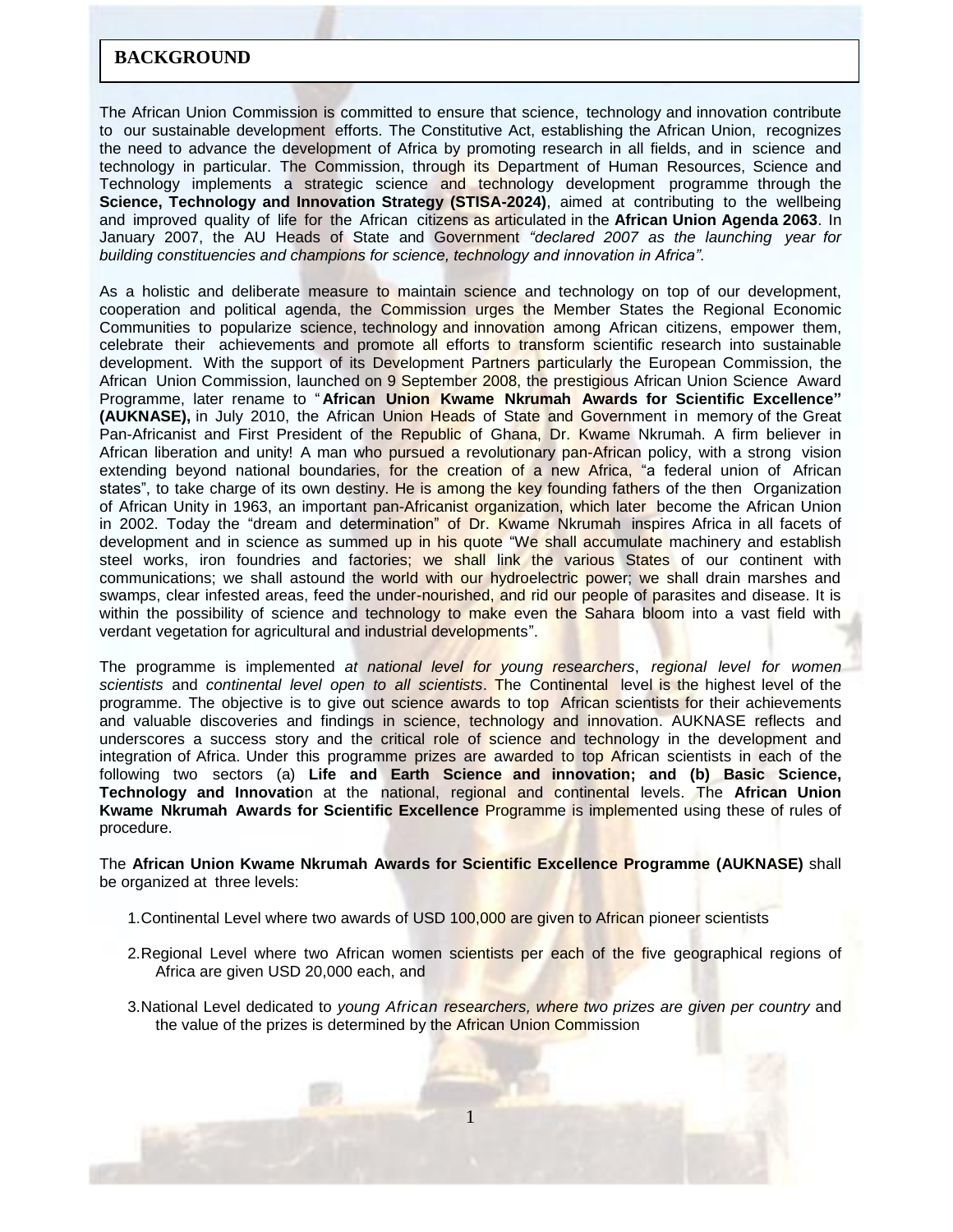#### **1. OBJECTIVES**

#### The **objectives** of **AUKNASE** are to:

- 1.1 To award and honour outstanding African scientists for their achievements and discoveries in science, technology and innovation;
- 1.2 Promote scientific development in Africa through recognition of excellence among African scientists, women, men alike and younger researchers and encourage them to persevere in their research or academic careers, and nurture their ambitions;
- 1.3 Popularize and promote public understanding and participation in the implementation of the African Union Agenda 2063, through *Science, Technology and Innovation Strategy<sup>1</sup> for Africa*, the Sustainable Development Goals and the AU Assembly decisions on science, technology and innovation;
- 1.4 Raise the profile of science, technology and innovation sector in African Union Member States, Regional Economic Communities so that science, technology and innovation effectively contribute Africa's sustainable development, poverty alleviation and integration efforts.

#### **2. DEFINITION**

 $\overline{a}$ 

For the purpose of this award the following definitions shall apply:

- 2.1 **Scientific awards** are one-time monetary prizes that are given to outstanding African scientists for their scientific achievements and valuable discoveries and findings. They are not lifetime achievement awards;
- 2.2 **Life and Earth Sciences and Innovation:** embraces all sciences related to the planet earth, covering *(but not limited to)* the following disciplines, geology, geophysics and geodesy. On the other hand, we regard Life Sciences to encompass all sciences that have to do with 'organisms', like plants, animals and human .This may be Agro-technology, Animal Science, Plant Science, Biotechnology, Biology, Environmental Sciences, Food Sciences, Medicine, and Tissue Engineering to mention a few;
- 2.3 **Basic Sciences, Technology and Innovation:** this category will consist of all other sciences, technologies and innovations excluding those covered within Earth and life Sciences category. These may include, Physics, Chemistry, Mathematics, Engineering (Mechanical, Electrical, Electronics, civil etc), Artificial Intelligence, Material Sciences, Manufacturing and Production Technologies, Metallurgy, Textiles, Energy and Innovations, etc.

<sup>&</sup>lt;sup>1</sup> STISA-2024 is the first of the ten-year incremental phasing strategies for science, technology and innovation for Africa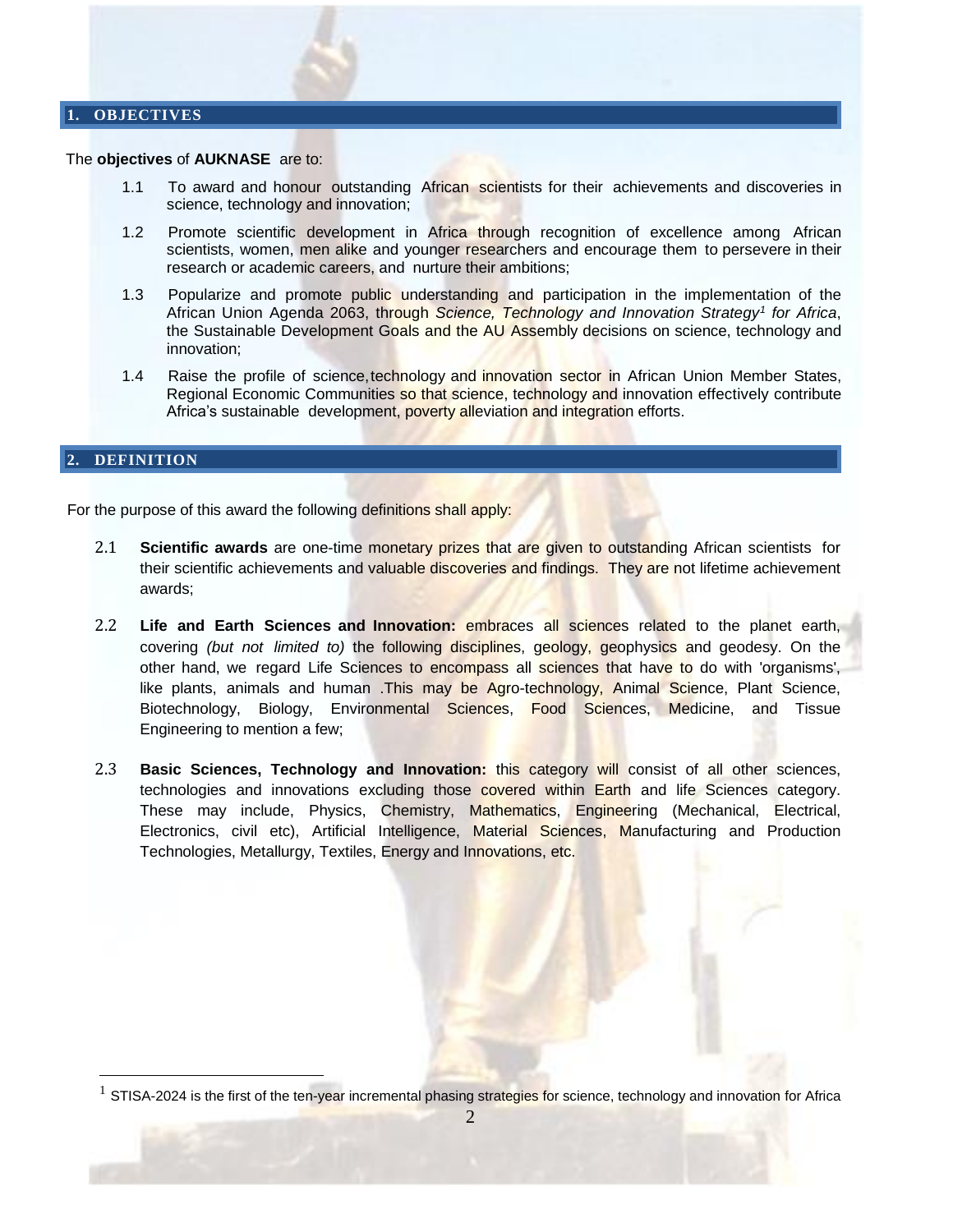#### <span id="page-3-0"></span>**3. IMPLEMENTATION OF THE AWARDS**

#### **3.1 Nominations:**

- 3.1.1Online<sup>2</sup> Nominations (on the on-line system .....) will be invited from any institution in the continent, from universities, research institutions, professional bodies, academies, industrial establishments, and so on.
- 3.1.2Nominations may be received from:
	- 3.1.2.1 individuals who may be senior individuals of the same or higher rank than the nominee;
	- 3.1.2.2Heads of institutions who may have their own formalized procedure for nomination, chairpersons of committees who review the achievements of scientists in their institutions;
- 3.1.3The nominator is required to show the importance and impact of the research of the applicant. The focus will be on the quality of the work and not necessarily the number of publications. The nominator should provide a narrative presentation *(up to five pages)* of the **importance, relevance, quality and impact of the work**. A full CV as well as 5-10 copies of best publications are to be submitted together with the Nomination Form.
- 3.1.4All successfully completed nominations on the will be automatically acknowledged.

#### **3.2 Jury**

 $\overline{a}$ 

3.2.1 For the Continental Awards, a five-person committee of jurors will be identified by the African Academy of sciences and submitted to the African Union Department of Human Resources, Science and Technology for approval by the Chairperson of the AU. For the Regional Awards a single Jury, composed of five voting members may be identified by the RECS in consultation with AAS for approval by their highest authority;

3.2.2 The technical expertise of the jurors shall be such that there is reasonable diversity of expertise and experience to review the nominations across the spectrum of the scientific sectors;

3.2.3 The Jury composition shall have good regional and gender representation with no particular gender dominating beyond 70%;

3.2.4 Jurors shall serve for a term of two years.

#### **3.3 Adjudication process**:

- 3.3.1:All successfully completed nominations will be automatically acknowledged. Further technical review of nominations may be performed and any nominations that fail such review will be rejected and nominators notified immediately. All such cases will be meticulously documented and reported at the first meeting of the jury. Only those nominations that are received within the given deadline will be considered.
- 3.3.2 There shall be at least five nominated and eligible shortlisted candidates for each sector and category of awards. If there are less than five nominations for each sector and category, the award may be deferred for the following year with notification to the nominees;
- 3.3.3 The full nomination packages of candidates will be circulated to the members of the jury by the chair with instructions to perform a preliminary review and to rank each candidate in each of the two categories. The chair will also set the deadline for the jurors to submit their reviews;
- 3.3.4The Chair will review the individual reports from the members of the jury and prepare a shortlist of the top 5-10 candidates for each category. The shortlisted candidates will be shared among members in order to reach consensus on the drawn list.
- 3.3.5 The Chair will also review the shortlisted candidates and will receive evaluation reports from suggested referees from the nomination forms as well as from new referees which may be recommended by the jurors.
- 3.3.6 A Physical meeting of the jurors will be held only after all required evaluations have been received by the chair of the jury. The Chair will also assign each juror to report on the evaluations received. Each

<sup>&</sup>lt;sup>2</sup> For 2019 Nominations will be offline based on completing the Nomination Form accompanying these rules of procedure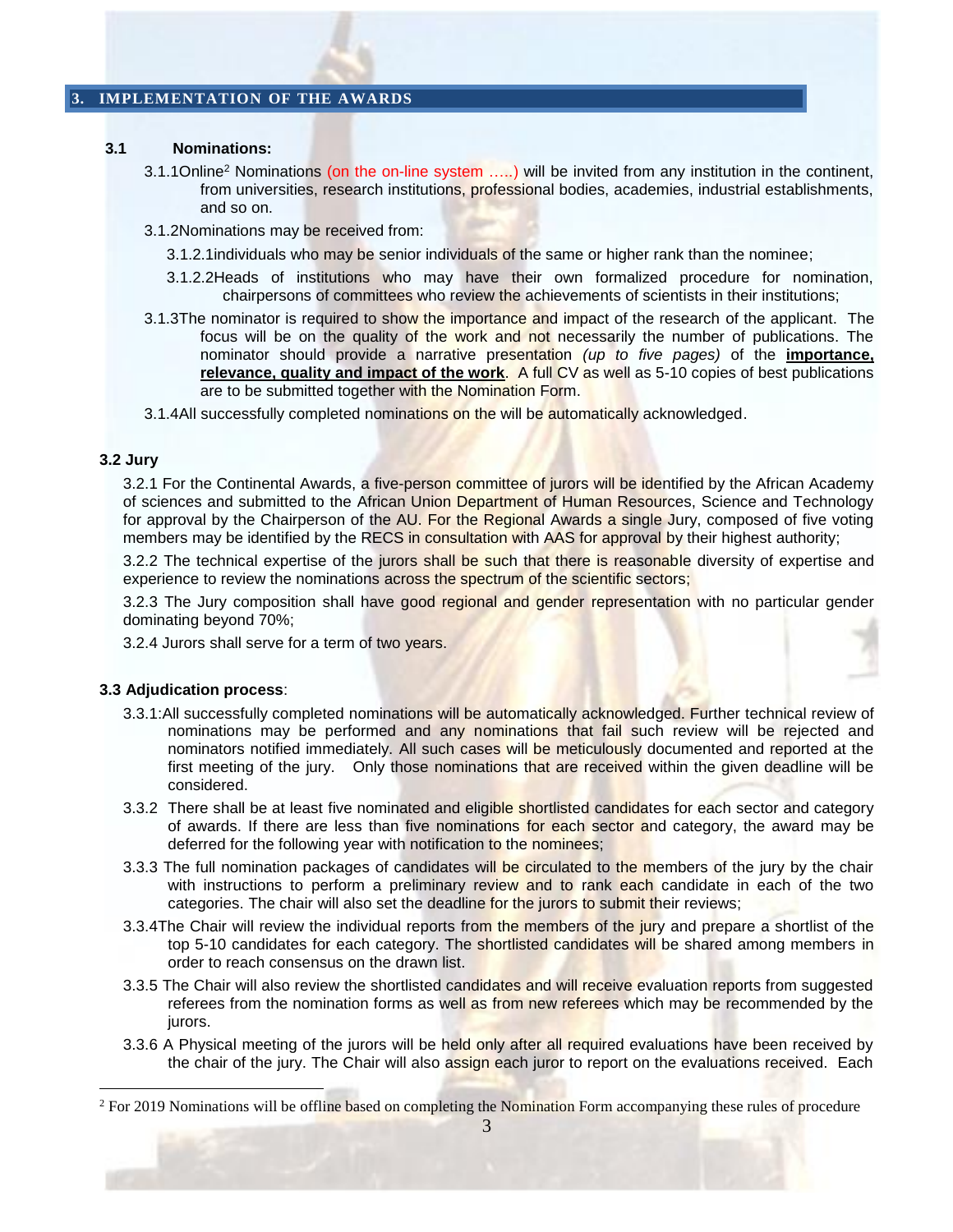juror will be required to submit his/her ranking on each of the shortlisted candidates;

- 3.3.7 The jurors will hear the reports and discuss their rankings so as to determine the top three candidates for each category of Award;
- 3.3.8 The jurors will submit a report of their findings and recommendations to the Commissioner of the AU HRST;
- 3.3.9 All juridical processes will be conducted confidentially and each jury member shall sign conflict of interest and confidentiality declarations;

#### **3.4Timing and Schedule of activities**

3.4.1 The call for nomination will be announced in each of the five AU Geographical Regions<sup>3</sup> on the 9<sup>th</sup> September at the end of each edition;

3.4.2 The deadline [for](#page-4-0) receipt of applications by the Implementing Authorities will be 10 November ( 2019) , but *the Commission reserves the right in consultation with implementing RECs to extend the deadline to ensure success of the programme;*

*3.4.3* The Award conferment ceremony shall take place on the AU Day, the 9th of September, though the Commission r*eserves the right to change the dates as deemed necessary;* The Award conferment ceremony shall take place at an Ordinary Session of the Assembly of Heads of State and Government of the African Union held the year following the launch of the process;

<span id="page-4-0"></span>3.4.4 Award winners are expected to participate in Africa's science, technology and innovation efforts following the conferment of the award;

3.4.5The award funds may be disbursed by bank transfer or bank draft payable to the recipient after the award ceremony has been held;

<sup>3</sup> The distribution of the AU countries by regions according to the resolution CM/Res.464

#### **4. ELIGIBILITY**

- 4.1 To be eligible for the **African Union Kwame Nkrumah Awards for Scientific Excellence,** nominees shall be African scientists who have made remarkable achievements, demonstrated by number of publications, number of trained research graduate students, applicability of the scientific work to Africa's challenges, and its patentability. The award is intended to recognize those who demonstrate excellence in research of relevance to the developmental needs of the continent.
- 4.2 Only nationals of the African Union (AU) Member States are eligible to participate in these Awards;
- 4.3 Nominees shall be Africans residing in any of the AU Member States and can be nominated only for achievements based on work conducted in an African country.
- 4.4 For the **REGIONAL AWARD:** for Women Scientists, applicants should have nominators with a PhD degree, if it is an Academic in a university must at least have a rank of Associate Professor. There is no age limit for this award. The nominee should meet **at least three** of the following:
	- 4.4.1 Must have published at least five articles in journals (with impact factor greater than 1.0)
	- 4.4.2 Must appear as senior/corresponding author in at least three of the five articles
	- 4.4.3 Must at least have a minimum H-index of 5
	- 4.4.4 Must have at least one international or two national patents registered
	- 4.4.5 Must have supervised or co-supervised at least 5 PhD students
	- 4.4.6 Must have won an international grant as a principal investigator
	- 4.5.7 Must have written a review article in her field of specialization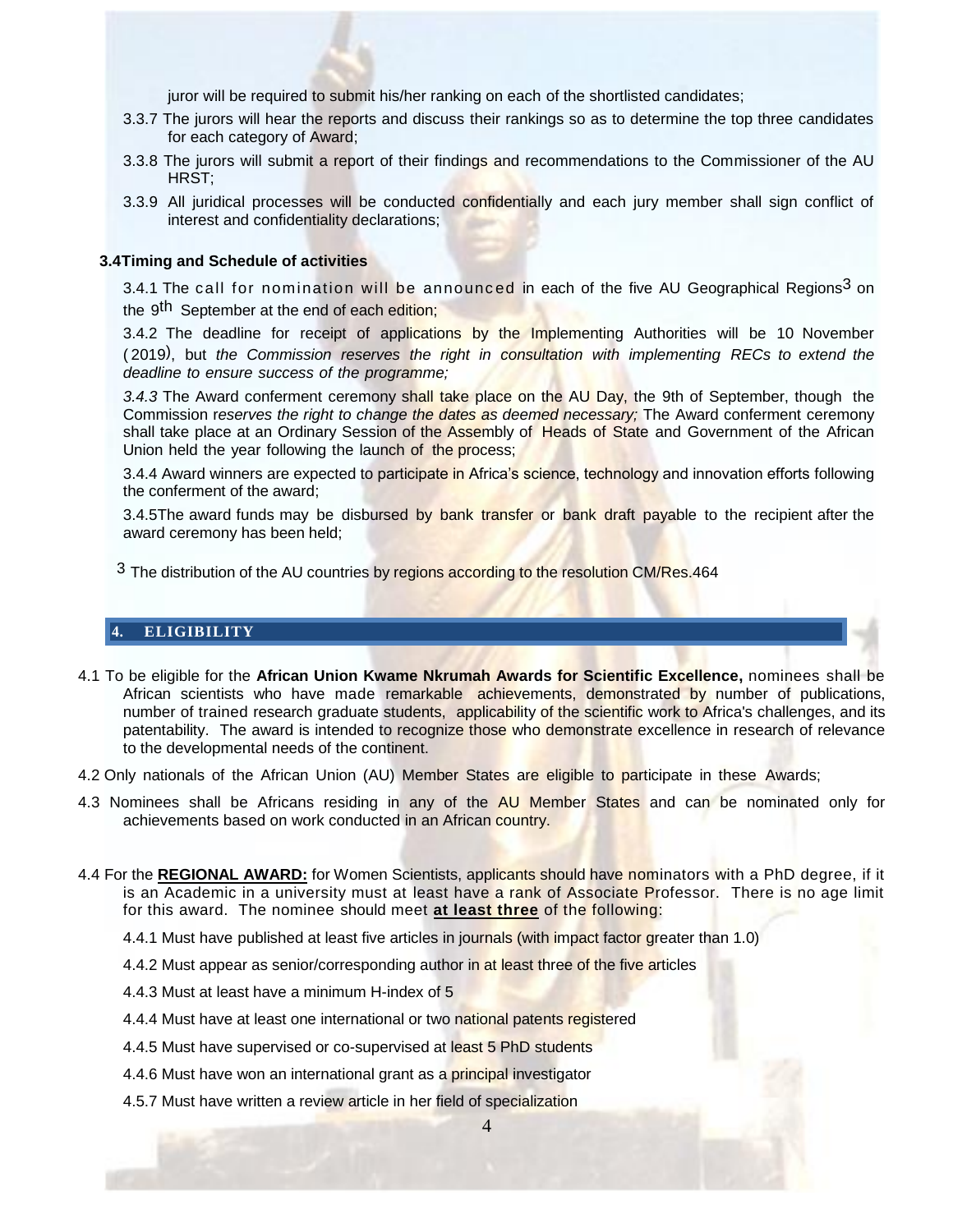- 4.5 For the **CONTINENTAL AWARD:** is open to all African pioneer scientists, applicants should have nominees with a PhD degree, if the nominee is an Academic in a university must at least have a rank of Associate Professor. There is no age limit for this award. The nominee should meet **at least four** of the following:
	- 4.5.1 Must have published in journals (at least 20 articles with impact factor greater than 1.0)
	- 4.5.2 Must appear as senior/corresponding author in at least 15 of the 25 articles
	- 4.5.3 Must have a minimum H-index of 25
	- 4.5.4 Must have at least two international or four national patents registered
	- 4.5.5 Must have supervised or co-supervised at least 10 PhD students
	- 4.5.6 Must have won an international grant as a principal investigator
	- 4.5.7 Must have written a review article in his/her field of specialization
	- **Note:** the above criteria are oriented to academics in a teaching or research institution. However, individuals or groups from non-academic establishments, such as industry, technical and vocational institutions where a patent or other trade secret may have been the basis for developing a product or service that has clearly made impact on society or have contributed in a significant way to objectives 1.3 and 1.4 may be nominated even though many of the criteria above have not been fulfilled.

#### **5. EXCLUSION**

Nominations may be declined due to the following:

- 5.1 Nominations which do not focus on specific contributions, but rather list lifetime achievements;
- 5.2 Self nomination will not be accepted;
- 5.3 Dossiers are not complete and/or all supporting document/s are not included or not attached;
- 5.4 If the same work has received an **AUKNASE**;
- 5.5 If their Member State is under AU sanctions in conformity with a decision taken by the AU relevant policy organ;
- 5.6 If they are employees of any an AU organ or employees of the Regional Economic Communities.

#### **6. APPLICATION FORMS**

The Application forms are available from:

- AU Commission official website,
- Ministries in Charge of Science and Technology, National Academies and Research Councils in Member States, and
- the Regional Economic Communities

**SUBMISSION OF THE NOMINATION FORM WITH SUPPORTING DOCUMENT**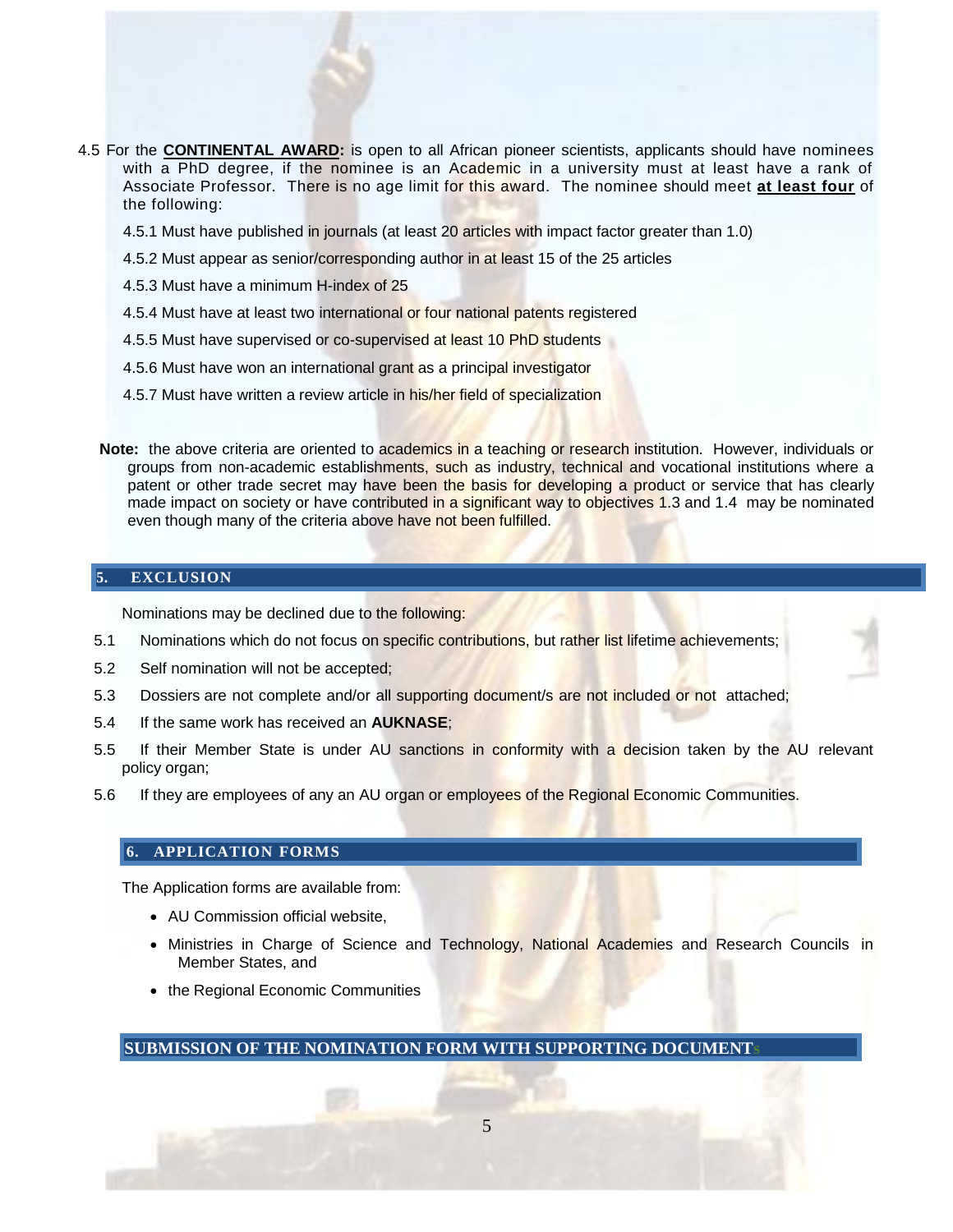- a.The 2019 Edition of the Continental and Regional Awards shall be organized under the supervision of the African Union Commission.
- b. The deadline for submission of the Nomination Form with supporting documents is 10<sup>th</sup> of November 2019at 17:00 hours Addis Ababa time, but *the Commission reserves to extend this deadline to esnure success of the programme*. The Nomination Form with all the supporting documents should be posted via physical courier to the following address **(NOT by Fax or E-mail):**

To: The Officer in Charge AU Kwame Nkrumah Awards for Scientific Excellence 2019 Edition, Department of Human Resources, Science and Technology African Union Commission Roosevelt Street P. O. Box 3243 Addis Ababa, Ethiopia

*NB: On the right back side of the envelope, please insert the following information:*

[From: Full Name, Contact and E-Mail Addresses of the Applicant] Specify which Level you are applying: Continental Award **Or** Regional Award

and "add the Following Note" ["AUKNASE /Not to be opened before the Opening Session"]

#### 7. **ENQUIRIES**

For any enquiries and or clarifications, please contact the secretariat of **African Union Kwame Nkrumah Awards for Scientific excellence Programme**. For equal treatment answers to various questions will be posted on the AU Commission official website for this programme:

E-mail: [scientific-awards@africa-union.org](mailto:scientific-awards@africa-union.org)

Or visit the AU Commission official website: [www.au.int](http://www.au.int/)

#### **Note:**

#### **African Union geographical regional distribution of Member States:**

- **1.CENTRAL AFRICA:** Burundi, Cameroon, Central African Republic, Chad, Congo, Congo (DRC), Equatorial Guinea, Gabon and Sao Tome & Principe
- **2.EASTERN AFRICA**: Comoros, Djibouti, Eritrea, Ethiopia, Kenya, Madagascar, Mauritius, Rwanda, Seychelles, Somalia, Sudan, South Sudan, Tanzania and Uganda
- **3.NORTHERN AFRICA**: Algeria, Egypt, Libya, Mauritania, Tunisia, and The Sahrawi Arab Democratic Republic

**4.West Africa:** Benin, Burkina Faso, Cape Verde, Cote d'Ivoire, The Gambia, Ghana, Guinea, Guinea Bissau, Liberia, Mali, Niger, Nigeria, Senegal, Sierra Leone, and Togo